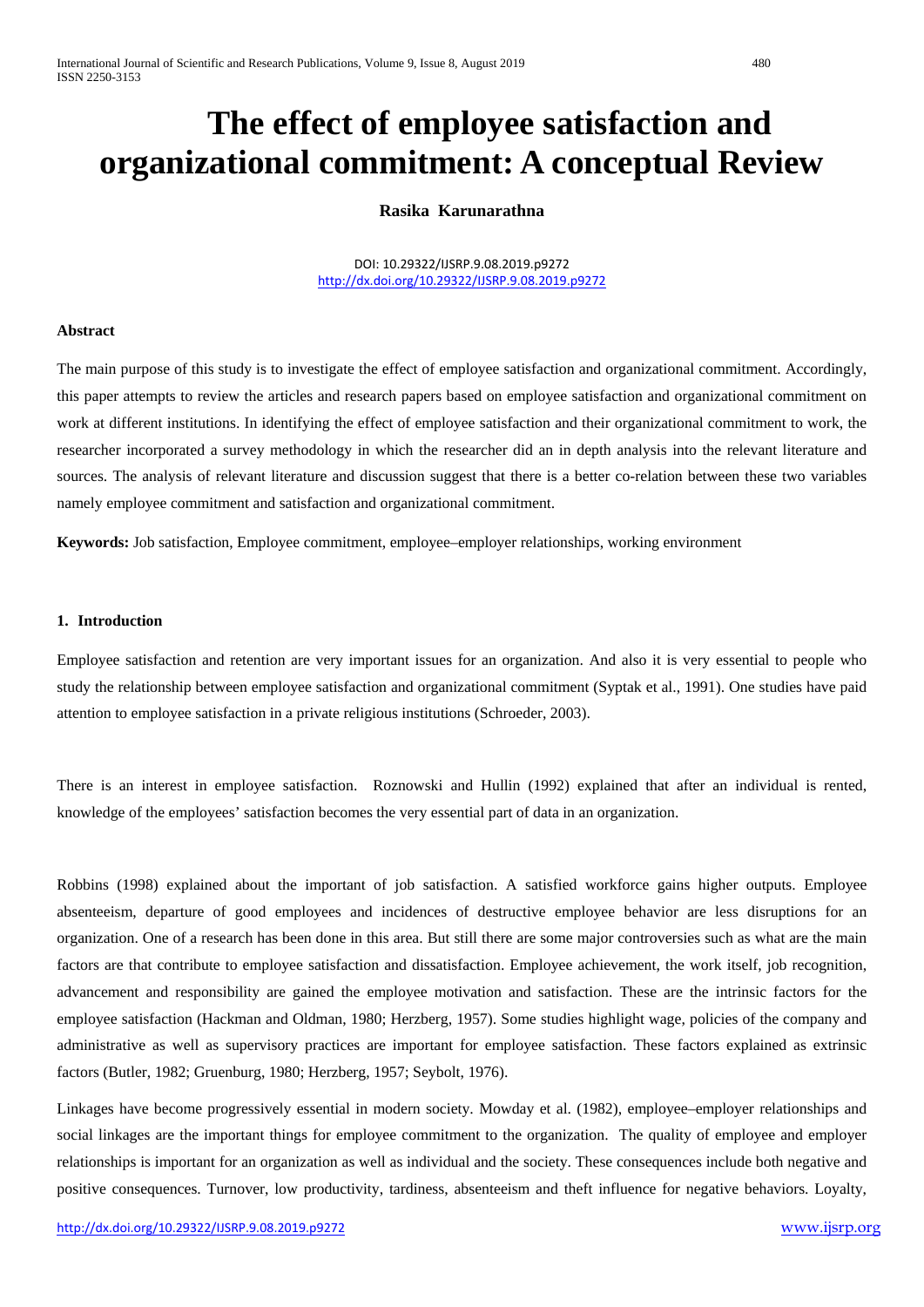high productivity, dedication, punctuality and commitment has no impact to positive behavior. Positive behaviors encourage the organization's success (Newstorm and Davis, 1997). Strong linkages are help to the wellbeing of an entity (Tyree, 1996). Wood (1976) emphasizes, ''the health of a higher educational institution depends on the job satisfaction of its employees''. Problems related to job satisfaction and organizational commitments among employees within different types of organizations have been studied broadly by the researches in different countries. Spector (1997) described that job dissatisfaction and poor commitment of employees lead to negative repercussions in an organization. Employees' absenteeism, lack of interest in the work and high employee turnover are few examples. Lack of promotional opportunities, poor working environment, employee relations and unsatisfied supervision are some of the factors that affect job satisfaction of employees. Herzberg (1959) in his motivation theory explained that some of the employees motivated to perform an activity for its own sake and personal rewards. And the other type of employee are motivated to perform an activity to earn a reward or avoid punishment. Large number of researches have been done to find out the factors that influence to the employees satisfaction and organizational commitment. (Oshagbemi 2003; Lu et al.2005; Horton 2006; Chen et al. 2006). Chen et al. (2006) developed a model of six factors to measure the satisfaction of university teachers, namely organization vision, respect, result feedback and motivation, management system, pay and benefits and work environment.

#### **2. Purpose of the Study**

The employee satisfaction is a crucial factor for the advancement of any organization. Employees' commitment for the development of an organization and the satisfaction of their customers are greatly influenced by the employee satisfaction. Employees are considered as the internal customers of an organization. Hence their satisfaction with the existing working environment of the organization will support to achieve the long term and short term financial and non-financial goals of an organization.

Employee satisfaction has been given the minimum attention in many organizations. Most of the mangers have not recognized the importance of job satisfaction. Therefore, most of the organizations are not gaining the maximum contribution from its employees. There are many factors that affect the dissatisfaction of the employees which cause financial as well as non-financial problems to the organization.

Most of the organization focus and invest to increase their customer satisfaction and pay minimum attention on employee job satisfaction which affect one of the most important factor for the sustainable development of any organization. Continues less attention or less zero investment on human capital development will affect the organization to move away from its main goals and objectives and make them less competitive in the market. Therefore it is important to study and understand how the organizational commitment impact on employee satisfaction. Hence the purpose of this study is to identify the relationship between employee satisfaction and the organizational commitment.

# **3. Literature Review**

The employee satisfaction is the most acceptable and the most widely used theory than any other theories of motivation (Alexander, 1985; Iredale, 1985; Schroeder, 2003; Srisawat, 1990; Thorn, 1985) explains that the motivation–hygiene theory is preferred over the alternative theories. Because it becomes a tool of the management and had motivated many empirical and theoretical studies related to employee satisfaction and commitment.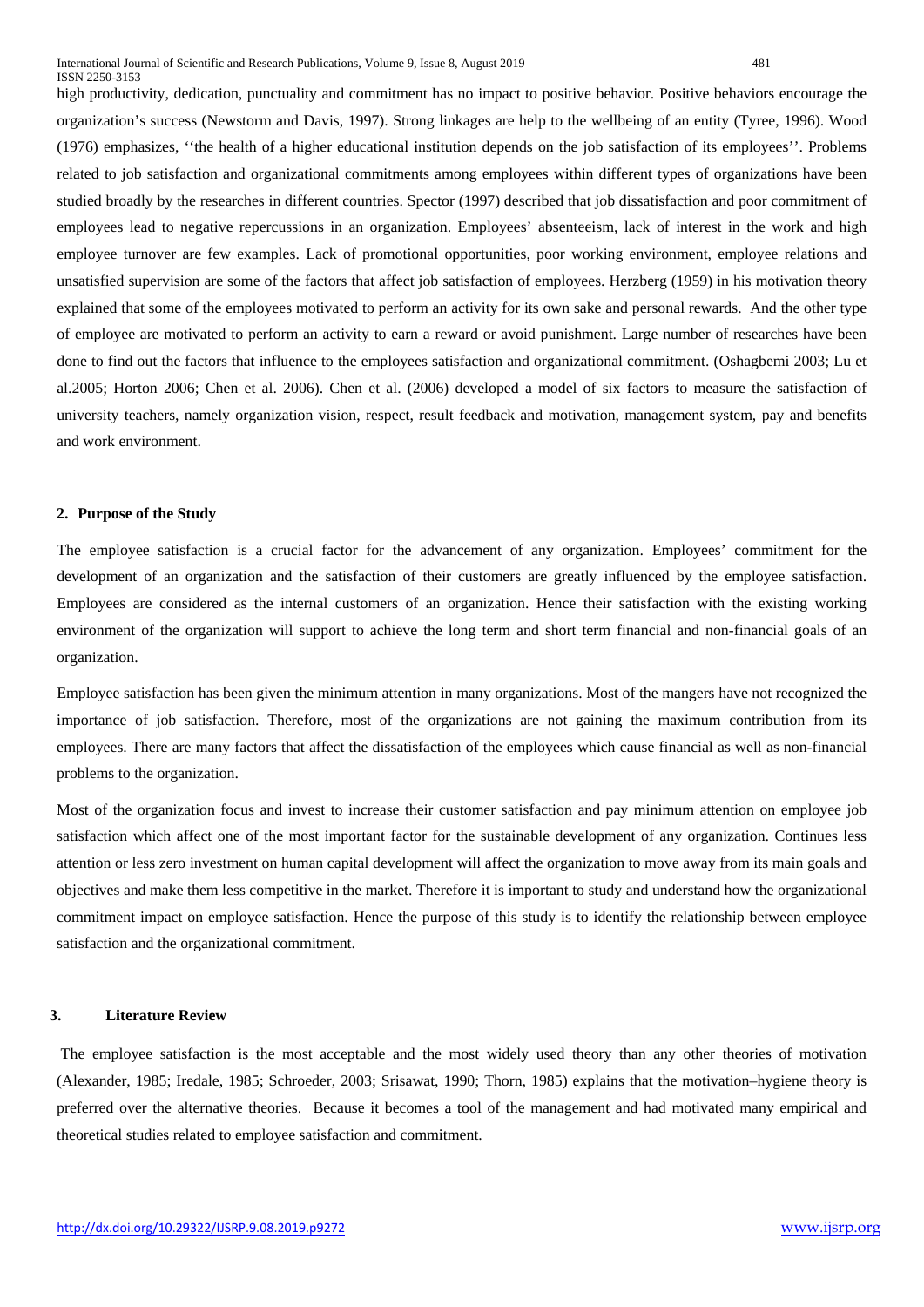To motivate employees, it is essential to supply one or more satisfiers of Herzberg's. Those satisfiers can be explained as motivators, comprised a sense of achievement, creative or challenging work, advancement opportunities, responsibility and recognition. These factors are helpful to develop and grow employee as a person and professional.

This theory shows that not only hygiene factors to avoid employee dissatisfaction. But it is essential to provide factors intrinsic to work it. There are numerous discussions over issues about the relationship between job satisfaction and organizational commitment. Few researchers have explained that the employee satisfaction is a predictor of organizational commitment (Dramstad, 2004; Ferris, 1986; Meixner and Bline, 1989; Porter et al., 1974; Price, 1977; Rose, 1991; Williams and Hazer, 1986). Some other studies have explained organizational commitment as a predictor of employee satisfaction (Aranya and Ferris, 1984; Aranya et al., 1984; Bateman and Strasser, 1984; Lachman and Aranya, 1986; McGregor et al., 1989). However these studies have suggested a different causal procedure between employee satisfaction and organizational commitment.

Hygiene Factors - Herzberg stated that hygiene factors relate to the environment in which the task is carried out and do not directly relate to the task. The hygiene factors are the causes of job dissatisfaction on the job and the existence of negative hygiene factors will lead to employee dissatisfaction and unhappiness. However, employee satisfaction will not be attained by improving these factors. Improving hygiene factors is preventing the impediments of Job dissatisfaction. He concluded that it is the presence of job dissatisfaction that makes employees to leave a company (Herzberg, Mausner and Snyderman, 1959,). Therefore, this will be the benchmark of evaluating the implementation of hygiene factors.

Motivation Factors **-** Herzberg stated that the motivation factors relate directly to the task being performed. The motivational factors were the primary cause of job satisfaction and a decline in these factors would not lead to job dissatisfaction. The individual would just go back to the original neutral level (Herzberg, Mausner and Snyderman, 1959). Therefore, this will be the benchmark of evaluating the implementation of motivation factors.

The job satisfaction can be define as an employee's affect to their job based on comparing real outcomes with preferred outcomes (Cranny, Smith, and Stone, 1992). In generally it can be recognized as a multifaceted construct. It is included employee feelings about a variety of both internal and external job elements (Howard and Frink, 1996). Porter and Steers (1973) controvert that the extent of employee satisfaction is reflected in the cumulative level of met worker expectations.

There are certain features with preferential values which are expected by the employees from their jobs such as pay, promotion, autonomy etc. The importance of these preferences can be differ across individuals, but when the unfulfilled expectations are accumulated, there is less job satisfaction and then they leave the career (Feilds, 2002) indeed, some interest in employee satisfaction is focused basically on its effect on absenteeism, intentions to quit, employee commitment and real turnover (Agho, Mueller, and Price, 1993). But some studies have explained the variance in turnover is a level of satisfaction. It may be smaller than originally thought (Hom and Griffeth, 1991; Lee, Mitchell, Holtom, McDaniel, and Hill, 1999). One other study presented that employees who changed jobs and moved into a new job had higher levels of satisfaction in the new job (Riza and Ganzach, 2014). The facets of meaningful work and promotion opportunities can be identified as important predictors of intentions to leave an organization. Mathieu's (1990) test has explained the effects of a variety of antecedents on organizational commitment were mediated by their impact on employee satisfaction (Feilds, 2002).

<http://dx.doi.org/10.29322/IJSRP.9.08.2019.p9272> [www.ijsrp.org](http://ijsrp.org/) Aspects of the situation of work have been shown to be determinants of employee satisfaction (Arvey, Carter, and Buerkley, 1991). A broad situational factor, job level, is positively related with satisfaction with all aspects of the job. Because higher-level jobs effect to have better working conditions, promotion opportunities, pay, autonomy, supervision and responsibility (Feilds,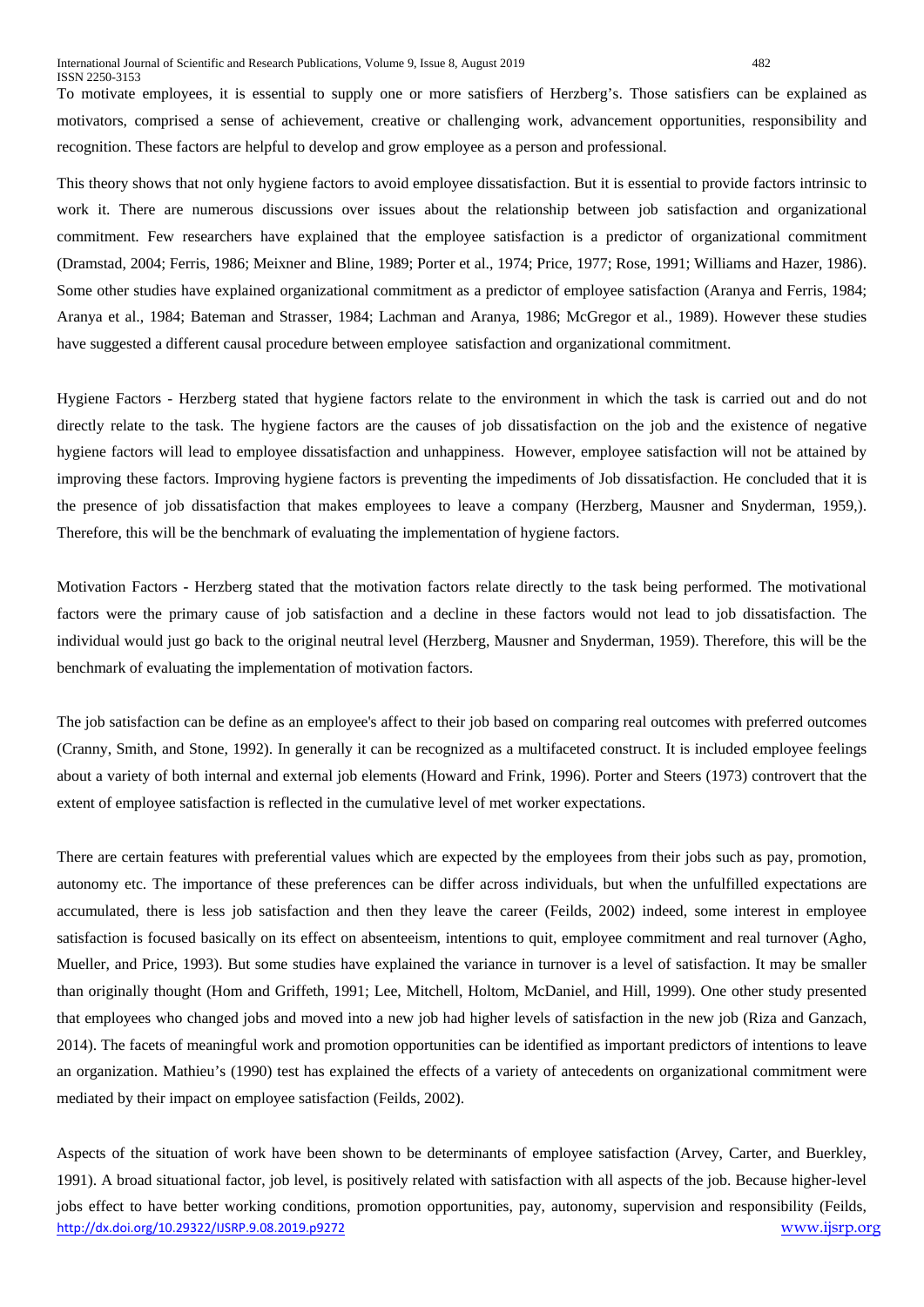2002) found that perceptions that employees have about numerous aspects of their work environment (management climate, job content, reward fairness, employee influence and promotion opportunities) described job satisfaction. This study also indicates different patterns of work satisfaction at different age levels for non-college graduates (U shape), non-elite professionals (downward sloping) and elite professionals (upward sloping). Personal characteristics such as age, gender, education level, and pay grade did not contribute incrementally in explaining the variance in work satisfaction beyond that explained by variables describing the job situation. In Fields (2002) evaluation of alternative confirmatory factor models found that job satisfaction and the personality tendencies of negative and positive affectivity were empirically distinct. Job satisfaction can be describe as a satisfactory favorable emotional state resulting from the administration of one's job, an effective reaction to one's job and an attitude towards one's job (Weiss, 2011). According to this this definition we form attitudes towards our career by considering our feelings, beliefs and our behaviors. Cranny et al. (1992) explained that employee satisfaction is a contribution of cognitive and affective responses to the differential perceptions of employees. (Cranny, Smith, and Stone, 1992) Researchers like Porter and Lawler define job satisfaction as a one-dimensional construct; that is, you are generally satisfied or dissatisfied with your job (Porter and Lawyer, 1968). In contrast, Smith, Kendall and Hulin dispute that job satisfaction is something multidimensional; that means you may be more or less satisfied with your career, your supervisor, pay and the workplace (Smith, Kendall and Hulin, 1985). Two main theories that have always been referred in job satisfaction are Maslow's theory of needs and Herzberg's two factor theory. Maslow's theory has explained five levels of individual needs. They are self - actualization and esteem needs at the top level whilst social, safety and physiological needs at the bottom. This theory has frequently been used to conceptualize employee's motivation based on the different levels of needs. Maslow assumes that some needs are more important than other needs and must be satisfied before the other needs can serve as motivator (Maslow, 1959). However, studies dating back to Herzberg's have shown that workers satisfaction is as a result of motivation factors whereas dissatisfaction are a result of hygiene factors (Herzberg 1957). It is logical that more satisfied workers will tend to add more value to an organization. Unhappy employees will not give 100 percent of their effort for very long (Herzberg 1957) For the organization, job satisfaction of its workers means a work force that is motivated and committed to high quality performance. Increased productivity, the quantity and quality of output per hour worked seem to be a byproduct of improved quality of working life. It is significant to note that there is no conclusive or stable literature on the relationship between job satisfaction and productivity. (Spector, 1997)

# **4. Discussions**

To understand the causes of employee (dis) satisfaction, Frederick Herzberg (1957) conducted a study that was later revalidated in 2003 by Harvard business school. In the late 1950s, many people considered Frederick Herzberg as a pioneer in motivation theory and he did a research with a group of employees to find out what mode them satisfied and dissatisfied on the job. Based on his findings, Herzberg created a two-dimensional paradigm of factors affecting employee' attitudes about work, intrinsic (Hygiene) and extrinsic (Motivators) factors as : Hygiene Factors Salary, Supervision, Company and Administration policy, Interpersonal relationship, Job security and Working conditions : Motivation Factors Achievement and recognition, Responsibility, Work itself Growth and advancement.These factors are directly influencing for employee job satisfaction and their commitment.

Tansel and Gazioglu (2014) indicate there are four measures of Job satisfaction; they are satisfaction with influence over job, satisfaction with amount of pay, satisfaction with sense of achievement and satisfaction with respect received from supervisors. The survey is rich in individual characteristics and workplace characteristics. A matched Employer-Employee survey and a rich set of questions on work conditions and management-employee relations were included in this research. The results in this research is to support the following propositions. First, the management employee relationships are not much content in large firms. However, there is also evidence that large firms are likely to compensate for their size by providing regular discussions of promotion possibilities, training needs and pay issues. Second we observe lower levels of job satisfaction in larger firms as it is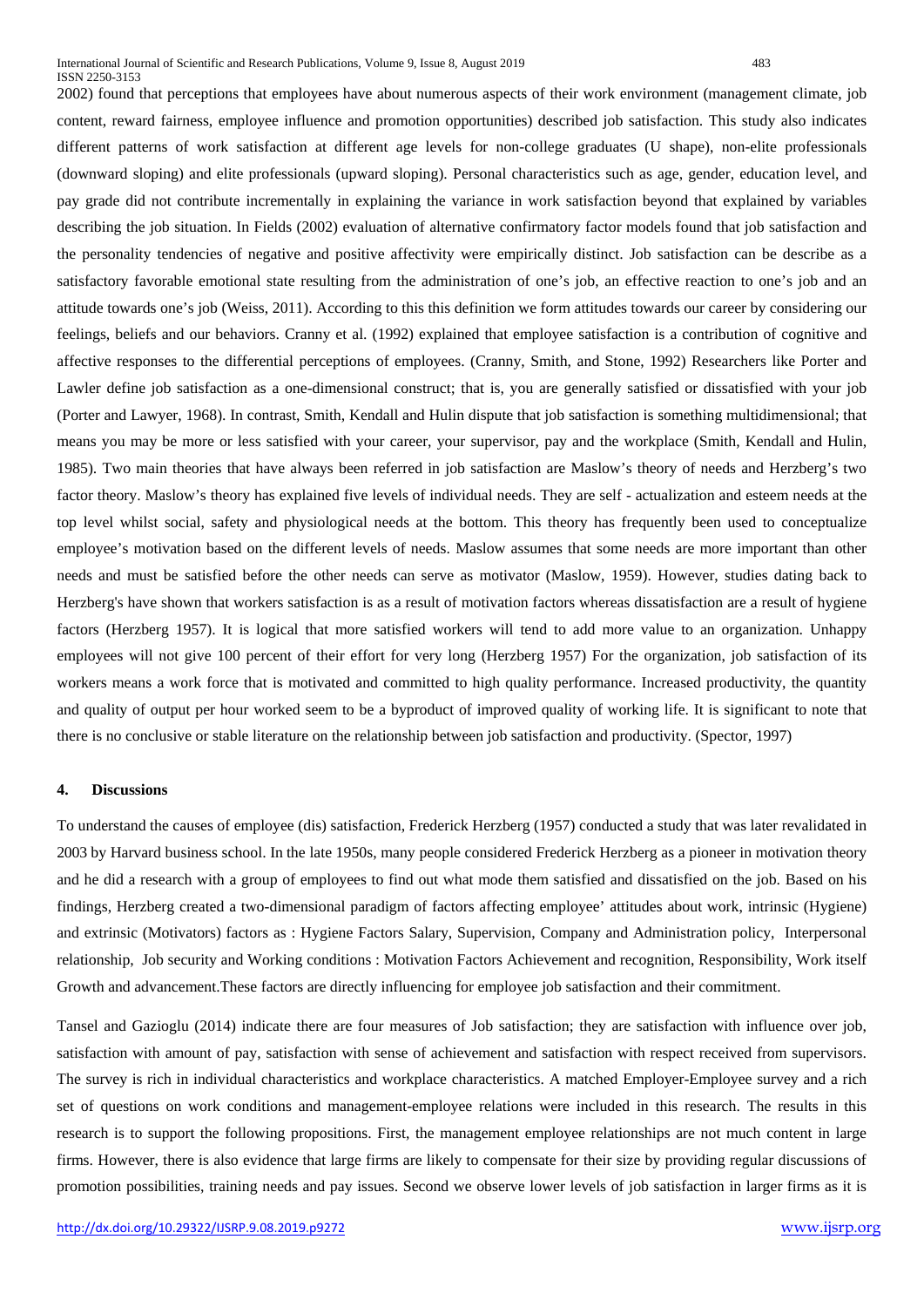often reported in the literature. Third, the observed lower levels of job satisfaction in the large firms may be due to weak management-employee relationships. As per this study; staffing issues, pay issues, health and safety at work, chances of promotion, training needs, and management-employee relationships are influencing factors for employee job satisfaction and their commitment.

Chen et al.,(2006) has introduced an employee satisfaction model for higher education. That study had used relevant academic literature to establish a satisfactory model for the university teachers in Chin Min Institute of Technology which is a private university situated in middle Taiwan. Using a questionnaire based on the Importance of satisfaction model, 248 teachers were administered the questionnaire, to investigate and analyze their importance of satisfaction level. There are six dimensions in this model. They are organization vision, respect, result feedback and motivation, management system, pay and benefit and work environment.

An individual or an employee who is already satisfied with basic needs will focus on social needs and esteem needs. Accordingly, the college teachers who are already satisfied with physiological and safety or security needs focuses on higher salaries and fair promotion system (Chen, Yang, Shiau, and Wang 2006).Therefore, salaries and promotion system are directly influencing employee's job satisfaction and their commitment.

Humborstad and Perry (2011) employee job attitude were measured using job satisfaction and organizational commitment. Humborstad and Perry (2011) have tested the relationship between perceived practices and Chinese employee service effort. Although it has tested the turnover intention to inspect the mediating role of employee attitudes in this relationship. By this research employee job attitudes were measured by using job satisfaction and organizational commitment.

Humborstad and Perry (2011) have developed a model of the mechanisms of their empowerment that includes the variables of job attitudes. These variables of job attitudes combine employee satisfaction with affective organizational commitment.

Employee empowerment gives employees greater autonomy and responsibility in handling daily activities (Haas, 2010). It allows employees to solve problem themselves (Humborstad and Perry, 2011). Researches in the West suggest to stimulate the untapped human resources to empower employees (Spreitzer, 2008). Empowerment efforts in China need to be linked with the creation of positive attitudes for it to deliver the desired output for an organization. Positive attitudes can be created through wider communication on empowerment efforts, and stronger organizational and supervisor support (Sut, Wong and Chad 2011) Positive attitudes create pleasant working environment. In this situations can see supervisors are parsing and acknowledging employees. Therefore, the above factors can be introduced as influencing factors for employee job satisfaction and their commitment.

Cho and Park (2011) investigated the role of trust within one US federal agency, the Federal Administration, by examining the relationship among several managerial practices, trust and employee attitudes including employee satisfaction and organizational commitment. Trust is very essential for employee job satisfaction and their commitment. Cho and Park (2011) has identified three types of trusts. Basically, they have divided into two as fallows; Vertical Trustsand Horizontal trust. Vertical trust means Trust in management andTrust in supervisors. Horizontal trusts mean Trust in co-workers.

Trust in management has a larger effect in commitment than the other two forms. Trust in management is substantially associated with employee satisfaction and organizational commitment. Having trustworthy supervisors increase thee supervisor employee satisfaction but it does not increase commitment. Because employee consider supervisor as separate from the organizations. Trust in co-workers is positively related to satisfaction and commitment.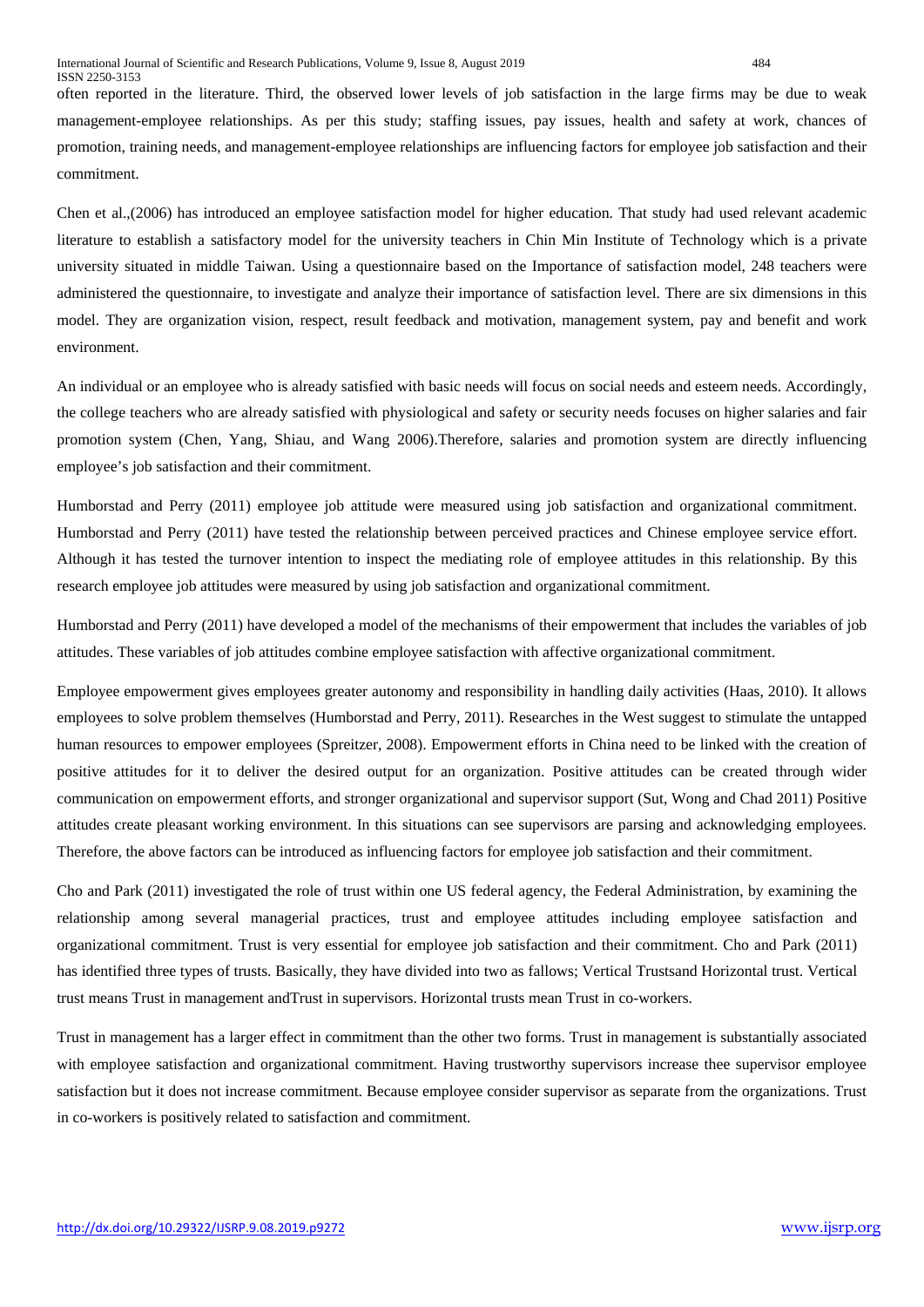However, compared to trust in management, trust in co-workers is weekly related to satisfaction and commitment. Trust in management, trust in supervisor and trust in co-workers are influencing factors for employee job satisfaction and their commitment.

Bjerke, Ind and Paoli (2007) have explained that the aesthetic environment in work places creates positive feelings and the removal of existing nice environment would create dissatisfaction.

This correlates with Herzberg's argument (Herzberg, 1957) that environment and working conditions influence people's dissatisfaction with their work, whereas people are seldom made satisfied by a good environment – that relies primarily on the job itself. Employees working with business clients are happier when the workplace have aesthetic feature (Bjerke, Ind, and Paoli 2007).

According to Bjerke, Ind and Paoli (2007).a strong organizational culture contributes to strengthened feelings of identity among employees. The clearer the company values are defined and explained, the stronger the sense of being a part of the organization. The degree is determined by the length of time an employee work for a company, the importance of their job, the quality of employee working environment and the quality of the colleagues. Bjerke, Ind and Paoli (2007) has identified pleasant working environment, nice colleagues, and varied job tasks as motivational – and satisfaction factors. The analysis of the interviews explained that employee satisfaction seemed good. There could be an impact of physical environment on the satisfaction employees. But they didn't think that people were so aware of the influential power of art, design and architecture.

In general, respondents believed that a nice environment created positive feelings among them and several respondents agreed that if the unique art, design and architecture at Telenor was "removed" or changed, dissatisfaction could well increase. This tie in with Herzberg's argument (Herzberg, 1957) that environment and working conditions influence people's dissatisfaction with their work, whereas people are seldom made satisfied by a good environment – that relies primarily on the job itself.

Several of those working with business clients mentioned a sense of pride also because of the art, design, and architecture, particularly when they had customer meetings at the company site, and when they took customers on a tour to show art, design, and architecture.

When employees identify themselves with the culture, the working environment will have a tendency to become more pleasant and this again may increase morale. Telenor says that employees seem to identify with the company and its culture, the internal co-operation may become better and new ideas welcomed. Employees who are allowed to work with a greater freedom and flexibility are more creative than the employees with less freedom and flexibility. The open space office leads to greater creativity because of the possibility to exchange ideas and thoughts with colleagues.

Nicholas and Paoli (2007) suggest that there could be a link between physical environments, creativity, and the provision of service quality. If this explained that the environment contributes to performance improvement and to a change in motivation. Physical environment motivate them to provide a better service quality to customers. A strong organizational culture leads to stronger employee performance.

Brown and Sargeant (2007) has stated age, education, gender, Occupational area and tenure, salary and fringe benefits, organizational policy and administration are influential factors for employee job satisfaction and their commitment. Brown and Sargeant(2007) found the longer employees stayed at their institution, the higher the levels of organizational commitment and employee satisfaction.

Wang and O'Reilly (2010) examined the relationships among dispositional sources of value preferences and personality attributes, organizational commitment and satisfaction. He has identified four types of models for employee job satisfaction and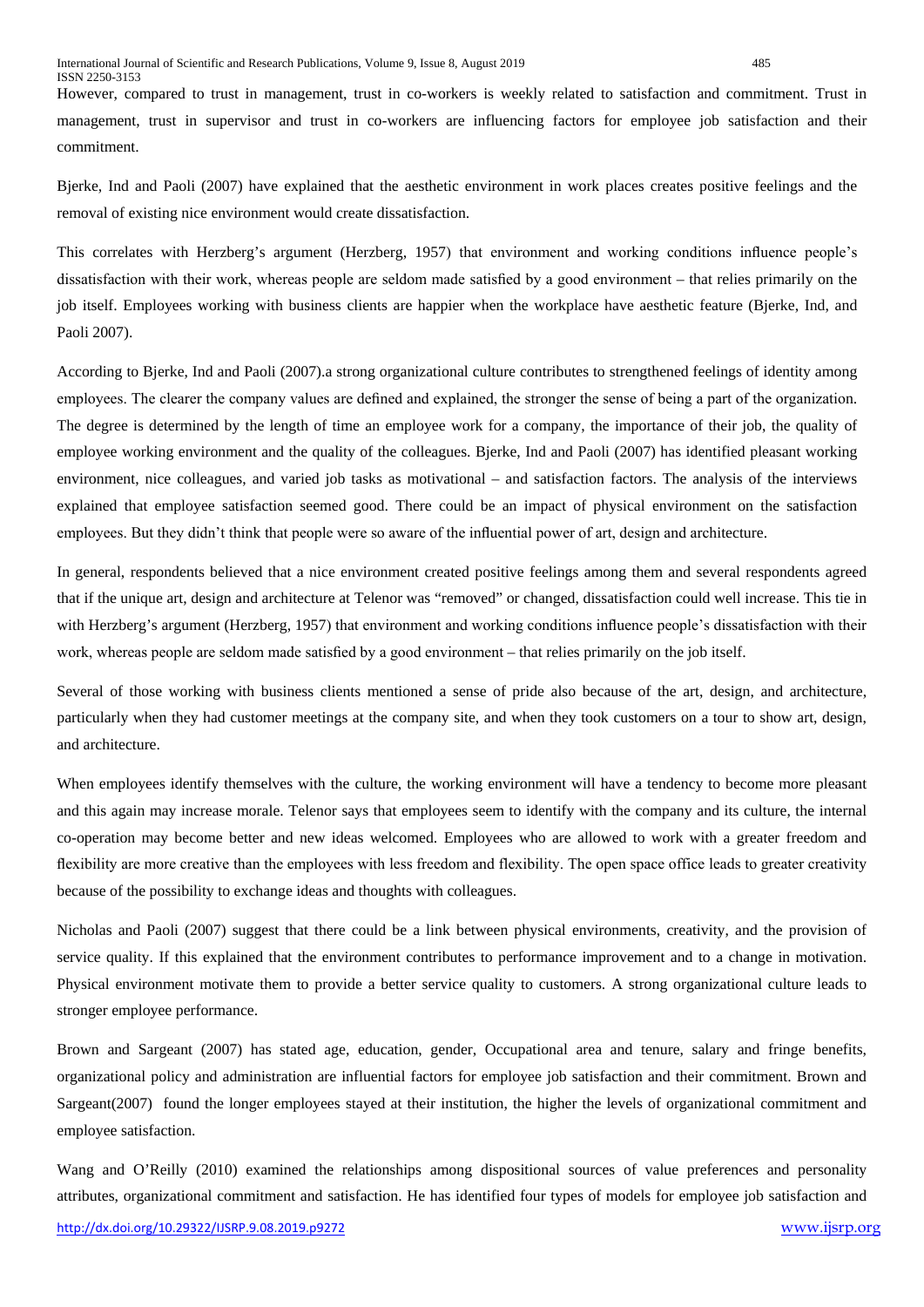their commitment. They are; Direct effects of dispositions on organizational commitment, direct effects of dispositions on organizational satisfaction, direct effects of dispositions on organizational satisfaction, which in turn explains organizational commitment and Mediation effects of organizational satisfaction on the relationship between dispositions and organizational commitment.

Wang and O'Reilly (2010) has focused on two types of organizational commitment: instrumental commitment and normative commitment (Caldwell, Chatman and O'Relly, 1990) The instrumental commitment focuses on reward-based incentives of the organization and the nature of an exchange relationship between the individual and the organization, while the normative commitment refers to individuals' commitment to the organization because of the internal factors of the organization. These might include for example, the norms, values and culture that characterize the organization, which are shared by individuals and the organization.

The models of direct effect of disposition on organizational commitment as well as the mediation effect of organizational satisfaction on the relationship between disposition and organizational commitment.

Piketon Research and Extension Center -1998: James R. Lindner, a researcher and extension Associate of The Ohio State University conducted a research study on employees' satisfaction at Piketon Research and Extensions center (Linder.1998).

The employees were requested to rank the importance of the following ten factors of Herzberg's theory. They are job security, sympathetic help with personal problems, personal loyalty to employees, interesting work, good working conditions, tactful discipline, good wages, promotions and growth in the organization, feeling of being in on things, and full appreciation of work done. The research design of this study employed a descriptive survey method. The target population of this study included employees at the Piketon Research and Extension Center and Enterprise Center (centers). The centers are in Piketon, Ohio. The ranked order of factors were Interesting work –motivation factor, good wages – hygiene factor, full appreciation of work done – motivation factor, job securitt - hygiene factor, working condition - hygiene factor, promotion and growth - motivation factor, responsibility - motivation factor, personal loyalty to employees - hygiene factor, supervision - hygiene factor and interpersonal - hygiene factor.

Canada 2003: Employees satisfaction research was conducted in twelve different studies in Canada (Ouedraogo and Leclerc, 2013). The sample of the studies were a wide cross-section of different industries and job classes, and included lower level supervisor. The findings from this study reviewed that the top two motivators leading to employee satisfaction were achievement, and recognition for the achievement. These are the motivation factors. The top two de-motivators leading to employee dissatisfaction were bureaucratic and unfair company policies and administration, and poor supervision. These are the hygiene factors (Ouedraogo and Leclerc, 2013). The findings are in line with Herzberg's findings on factors that satisfy and dissatisfy employees (Herzberg, Mausner and Snyderman, 1959). It is essential to note that an average wage did not lead to employee satisfaction. And also it is not lead to job dissatisfaction. An inadequate wage however resulted in employee dissatisfaction.

Herzberg's Research: Herzberg conducted an employee satisfaction research study on 200 Pittsburgh engineers and accountants in the 1940's.Herzberg's research used a pioneering approach, based on open questioning that was explorative approach and very few assumptions to gather and analyze details. Herzberg's combined this approach with open interviews in order to get more meaningful results than the conventional practice of asking closed (basically yes/no) or multiple-choice or extent-based questions. In his studies, he discovered that the factors that produced job satisfaction were separate and distinct from those that lead to employee dissatisfaction. However, the extrinsic factors (motivators) were the primary cause of employee satisfaction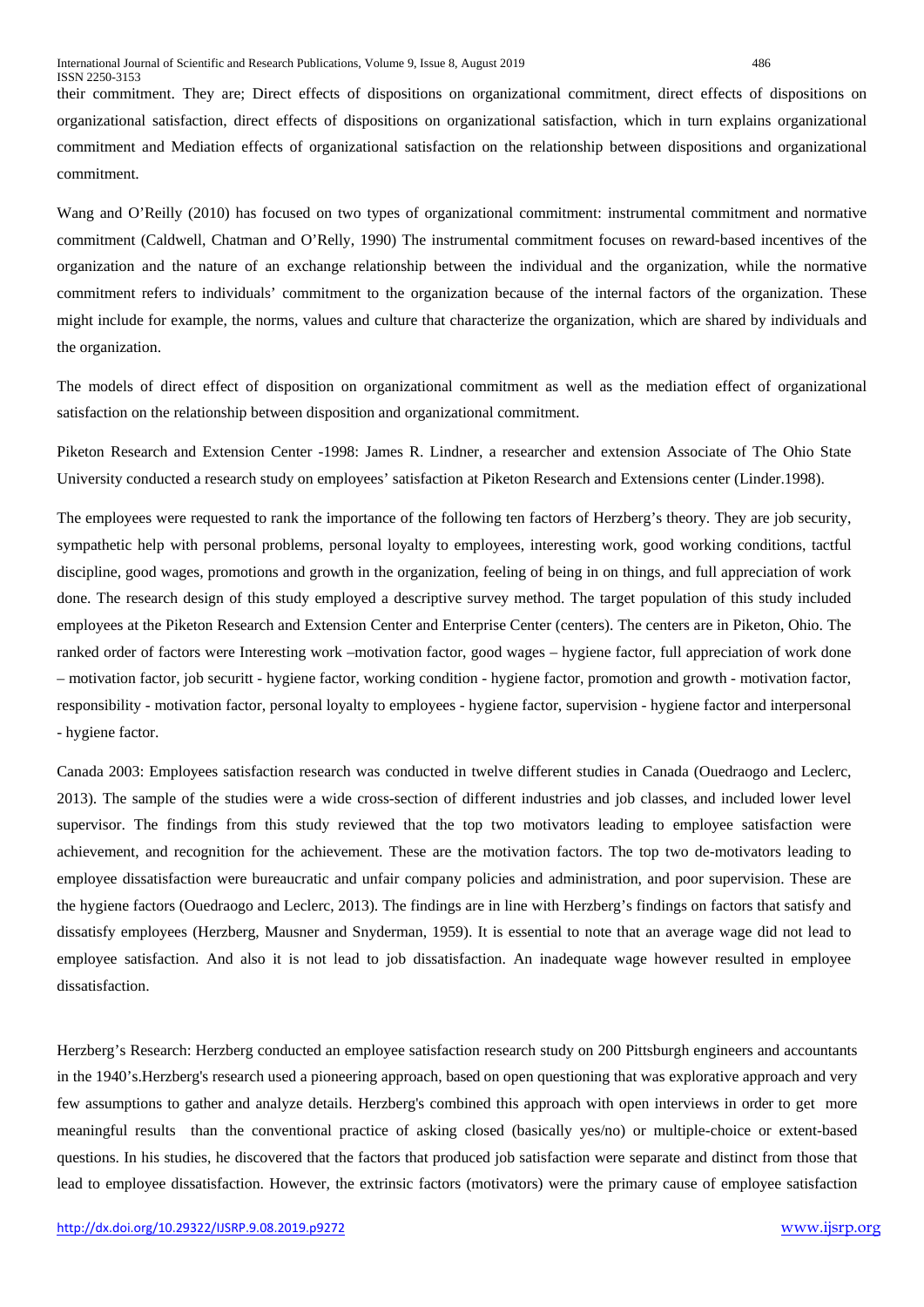ISSN 2250-3153 and the intrinsic factors were the causes of dissatisfaction on the job. He concluded that it is the presence of employee dissatisfaction and unhappiness that makes employees to leave a company (Herzberg, 1957).

#### **5. The conclusion and future research direction**

Internal factors have an effect on job satisfaction and employee commitment. The focus is on factors that management can control to improve employee satisfaction and commitment. The job satisfaction survey should be conducted from time to time. In the future surveys can also focus on "External factors that have an effect on job satisfaction and employee commitment".

#### **References**

Agho, A., Muceller, C., & Price, J. (1993). *Determinants of Employee Job Satisfaction: An Empirical Test of a Causal Model. Human Relations, 46(8),* 1007-1027.

Alexander, H. B. (1985). *Job Motivation of Seventh-day Adventist Administrators in North America.* Loma Linda University, Loma Linda.

Aranya, N., & Ferris, K. (1984). A reexamination of accountant ants' organizational professional conflict. *The Accounting Review*, 1-15.

Arvey, D., Carter, G. W., & Buerkley, D. K. (1991). *Job satisfaction: dispositional and situational influences.* USA: Industrial Relation Center.

Bateman, T. S., & Strasser, S. (1984). A longitudinal analysis of the antecedents of organizational commitment. *Academy of Management Journal*, 95–112.

Bjerke, R., Ind, N., & Paoli, D. (2007). The impact of aesthetics on employee satisfaction and motivation. *EuroMed Journal of Business*, 2, 57-73.

Brown, D., & Marcel A Sergeant. (2007). Job Satisfaction, Organizational Commitment, and Religios Commitment of Full-Time University Employees. *Journal of Research on Christian Education, 16(2),* 211-241

Butler, A. J. (1982). *Job satisfaction and dissatisfaction among public school transportation supervisors in Michigan according to the theory of Frederick. Dissertation Abstracts International*, 43 (3466).

Caldwell, D. F., Chatman, J., & O'Reilly, C. (1990). Building organizational commitment: Amulti-firm study. *Journal of Occupational Psychology*, 17(2), 245-261.

Chen S, Yang C, Shiau J, Wang H (2006) *The development of an employee satisfaction model for higher education.* TQM Mag 18(5):484–500.

Cho, Y. j., & Hanjun Paark. (2011) Explo the relationship among Trust, Employee satisfaction, and organizational commitment. *Public management Review*, 511-573.

Comm, C. L., & Mathaisel, D. (2000). Assessing employee satisfaction in service firms: an example in higher education, *The Journal of Business and Economic Studies*, 23-53

Cranny, C., Smith, P., & Stone, E. (1992). *Job satisfaction: how people feel about their jobs and how it affects their performance*. New York: Lexington.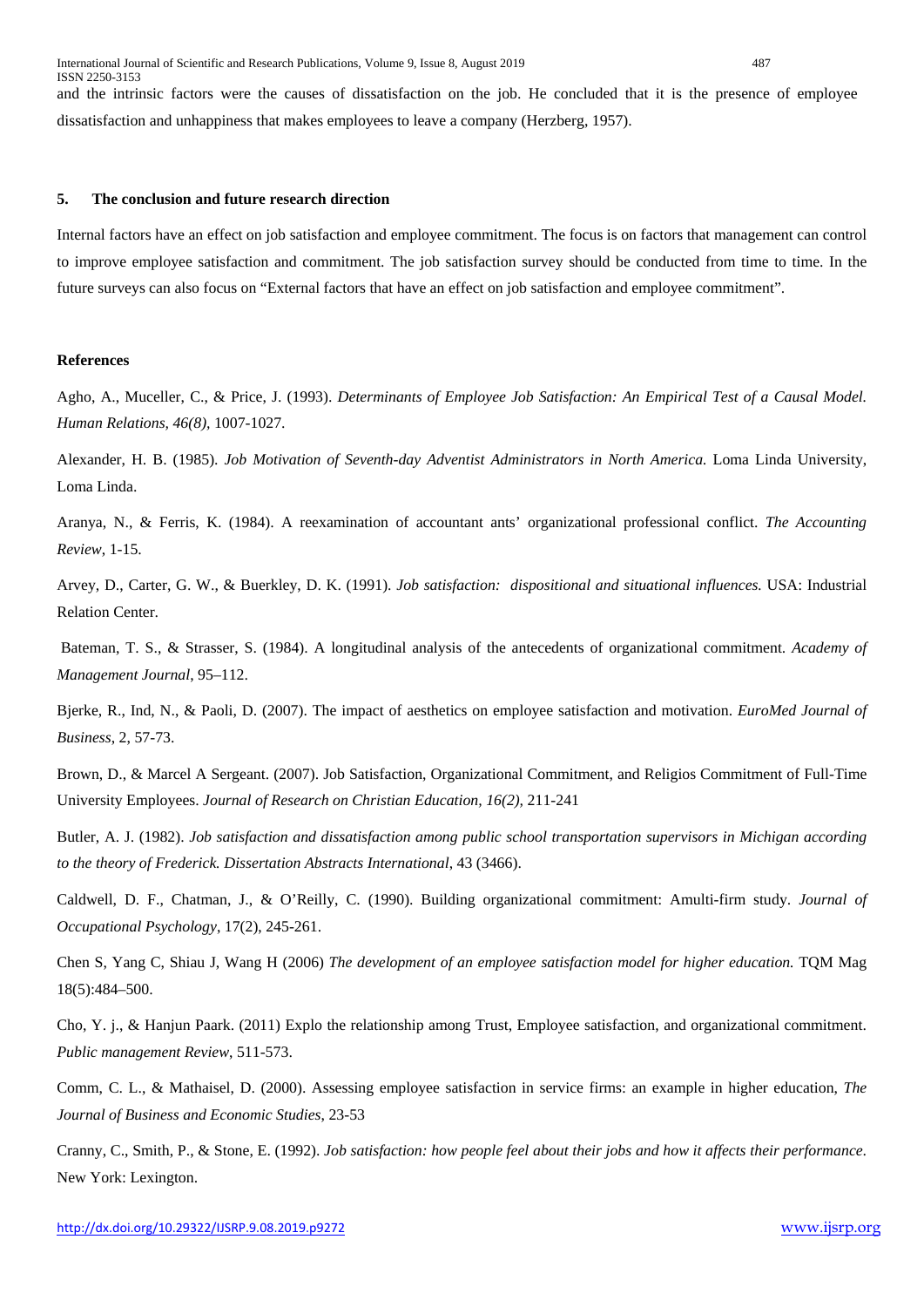Dramstad, A. S. (2004). Job satisfaction and organizational commitment among teachers in Norway: A comparative study of selected schools from public and private educational systems. Unpublished doctoral dissertation, *Andrews University*, Berrien Springs.

Feilds, D. L. (2002). *Taking the measure of work: A guide to validated scales for organizational research and diagnosis.* Thousand Oaks: SAGE Publications.

Ferris, K. R. (1986) A comparison of two organizational commitment scale. *Personnel Psychology, 36,* 87-98

Gruenberg, B. (1980). The unhappy worker: An analysis of educational and occupational differences in the determinates of job satisfaction. *American Journal of Sociology, 86*, 247-271

Hass, M.R. (2010). The double-edged swords of autonomy and external knowledge: analysing team effectiveness in a. *The Academy of Management Journal, 53*,989-1008.

Hackman, J. R., & Oldman, G. (1980). *Work Design.* Wesley: Addison.

Herzberg, F. (1957). One more time: How do you motivate your employees? *Hartvard Business Review, 659(5)*, 113-118, 170.

Herzberg, F., Mausner, B., & Snyderman, B. B. (1959).*The motivation to work*.New York: John Wiley & Sons.

Herzberg, F., Mausne, B., Peterson, R., & Capwell, D. (1987). *Job attitudes: Review of research and opinion.* New York: Garland Publishing.

Hom, P W., & Griffeth, R. (1991). Structural Equations Modelling Test of a Turnover Theory. *Journal of Applied Psychology, 76*,350-366.

Horton S (2006) *High aspirations: differences in employee satisfaction between university faculty and staff.* ARQOL 1(3):315– 322

Howard, J. I., & Frink, D. (1996). *The effects of organizational restructure on employee satisfaction. Group and organization Management, 21(3),* 278-303.

Humborstad, S. I., & Perry, C. (2011). Employee empowerment, job satisfaction and organizational commitment: An in depth empirical investigation. *Chinese Management Studies, 5(3),* 325-344.

Iredale, D. J. (1985). *Analysis of the factors affecting job satisfaction among educational administrators employed by the Seventhday Adventist church in Australia.* Andrews University, Berrien Springs.

Lachman, R., & Aranya, N. (1986). Evaluation of alternative models of commitments and job attitudes of professionals. *Journal of Ocupational Behaviour, 7*, 227-243.

Lee, T. W. , Mitchell, T., Holtom, B.l McDaniel, L., & Hill, J. (1999). The Unfolding Model of Voluntary Turnover: a replication and extension. *Academy of Management Journal, 42(4),* 450-462.

Lindner, J.R. (1998). Understandig employee motivation. *Journal of Extension, 36(3),* 1-2.

Lu H, while A, Barriball K (2005) *Job satisfaction among nurses: a literature review. Int J Nurs Stud 42(2):*211–227

Maslows, A.H. (1959). *Motivation and Personality (3ed ed.).* Harper and Row.

Mathieus, J.E., & Zajac, D. (1990). A review and meta-analysis of the antecedents, correlates and consequences of organizational commitment. *Psychological Bulletin, 108*, 171-194.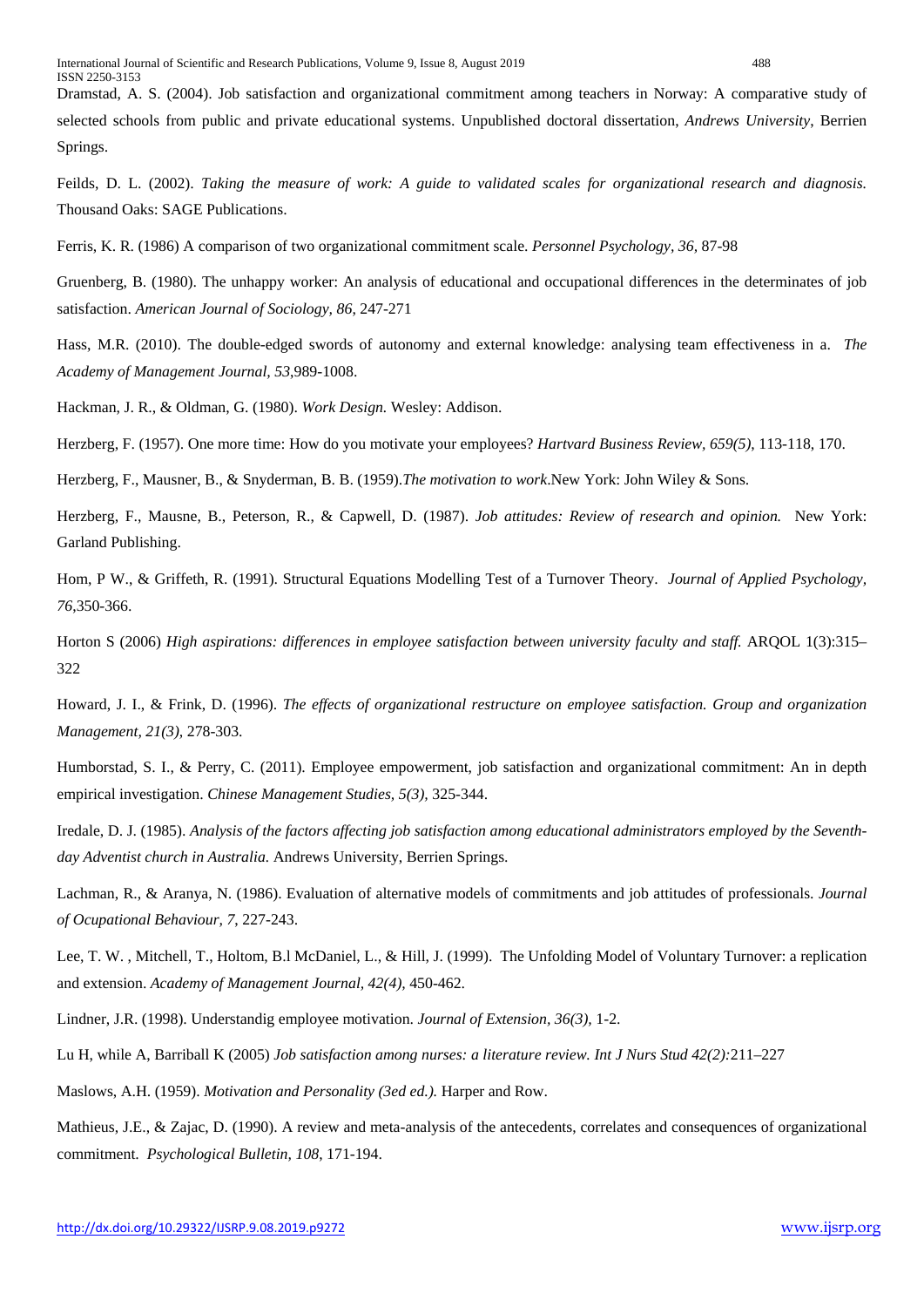McGregor, C. C., Killough, L., & Brown, R. (1989). An investigation of organizational professional conflict management accounting. *Journal of Management Accounting Research, 9,* 104-118.

Meixner, W. F., & Bline, D. (1989). Professional and job-related attitudes and the behaviors they influence among government accountants. *Auditing, and Accountability Journal, 2,* 8-20.

Mowday, R. T., Porter, L.W. &Sreers, R.M. (1982) Employee organization linkages:The psychology of commitment, absenteeism and turnover. New York: *Academic Press*.

Newstorm, J. W., & Davis, K. 91997). *Organizational behavior at Work (10ed.)* New York: McGraw-Hill.

Nicholas, R. B., & Paoli, D. D. (2007). The impact of aesthetics on employee satisfaction and motivation. *EuroMed Journal of Business, 2(1),* 57-73.

Oshagbemi T (2003) Personal correlates of job satisfaction: empirical evidence from UK universities*. Int J Soc Econ 3020(12):1210–1232*

Ouedraogo, A., & Leclerc, A. (2013). *Job Satisfaction and Organizational Performance: Evidence from Canadian Credit Union. Journal of Organizational Culture, Communications and Conflict, 35-50.*

Porter, L. W. , & LAwler, E. (1968). *Managerial Attitudes and Performance. Homewood: Irwin-Dorsey*.

Porter, L. W., Mowday, R., & Bouliam, P. (1974). Organizational commitment, job satisfaction, and turnover among psychiatric technicians. *Journal of Allied Psychology, 59,* 603-609.

Porter, L., & Steers, R. (1973). Organizational, Work, and Personal Factors in Employee Turnover and Absenteeism. *Psychological Bulletin, 80 (2),* 151-176.

Price, J. L.,(1977). *The study of turnover. Administrative Science Quarterly, 23*, 351-353.

Riza, S. D., & Ganzach, Y. (2014). Job Satisfaction over Time: A Longitudinal Study of the Differential Roles of Age and Tenure. *Journal of Management, 1-22*.

Robbins, S. P. (1998). *Organizational behavior: Concepts, controversies, applications*. Upper Saddle River.

Rose, R. W. (1991). *Comparison of employee turnover in food and beverage and other departments in hotel properties*. Texas Women's University.

Roznowski , M. , & Hullin , C. ( 1992 ). *The scientific merit of valid measures of general constructs with special reference to job satisfaction and job withdrawal*. In Cranny, C., Smith, P., & Stone, E. (1992). Job satisfaction: how people feel about their jobs and how it affects their performance. New York: Lexington

Smith, & E. F. Stone (Eds.), *Job satisfaction* (pp. 123 – 163). New York: Lexington Books

Schroeder, R. (2003). *The level of job satisfaction and its relationship to organizational and religious commitment among the workers of Andrews University*. Unpublished doctoral dissertation, Andrews University.

Seybolt, J. (1976). *Work satisfaction as a function of the person-environment interaction. Organizational Behavior and Human Performance*, 17, 66-75.

Smith, P.C. Kendall, L., & Hulin, C. (1985). *The Received Job Description Index.* Chicago: Rand McNally.

Spector, P. E. (1997). Job satisfaction, applications, assessment, causes and consequences (Vol. 3), *SAGE publications*.

Spector, P. E. (1997). Job satisfaction, applications, assessment, causes and consequences (Vol. 3), *SAGE publications*.